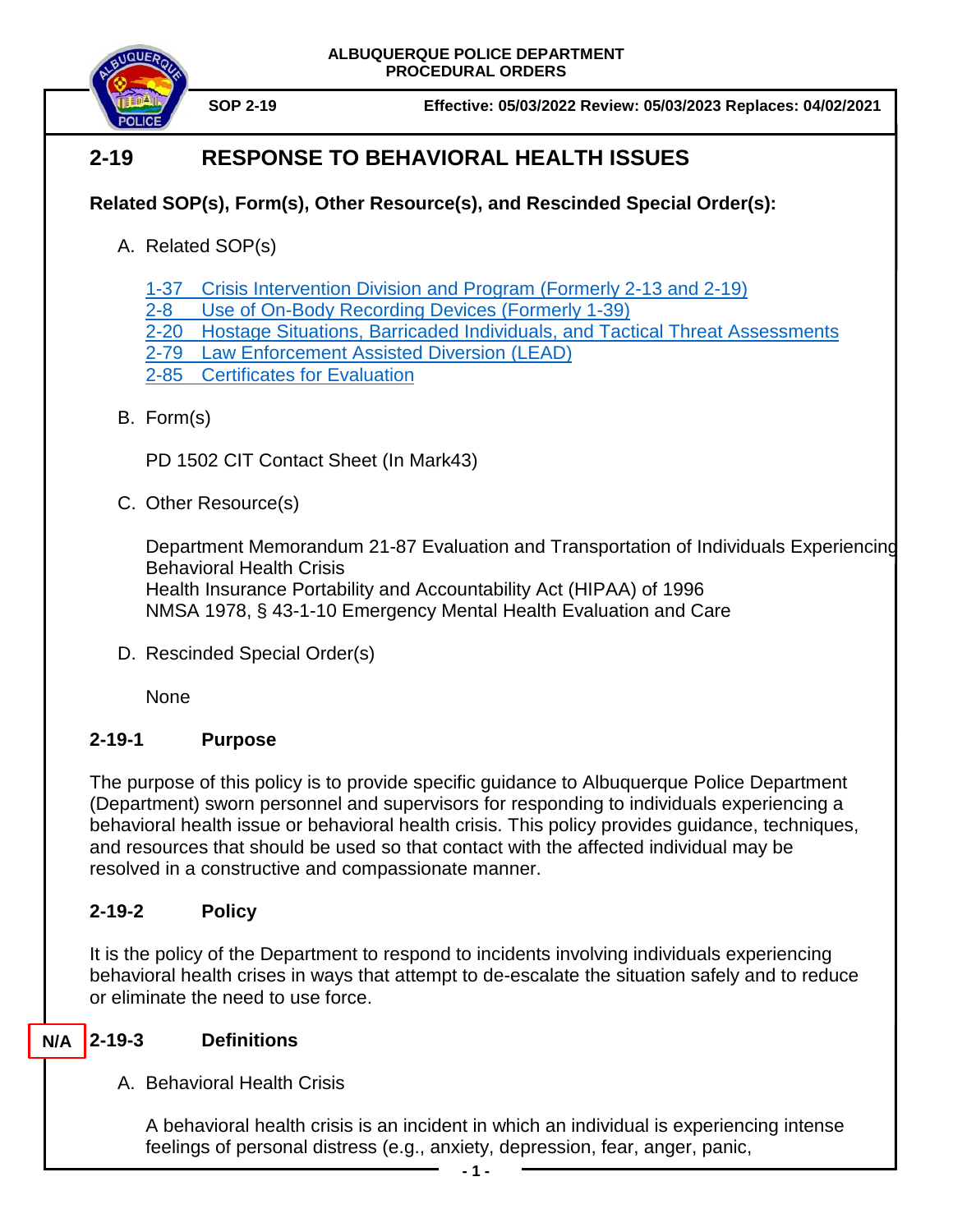

 **SOP 2-19 Effective: 05/03/2022 Review: 05/03/2023 Replaces: 04/02/2021**

hopelessness), obvious changes in functioning (e.g., neglect of personal hygiene, unusual behavior), or catastrophic life events (e.g., disruptions in personal relationships, support systems, or living arrangements; loss of autonomy or parental rights; victimization; or natural disasters), which may, but shall not necessarily, result in an upward trajectory or intensity, culminating in thoughts or acts that are possibly dangerous to the individual in crisis and/or others.

B. Behavioral Health Disorder

A behavioral health disorder is a disorder that is characterized by a disturbance in an individual's cognition, emotion regulation, or behavior. It reflects a dysfunction in the individual's psychological, biological, or developmental processes underlying mental functioning. This includes individuals with Intellectual and Developmental Disabilities (I/DD).

C. Certificate for Evaluation (CforE)

A CforE is a document completed by a qualified, licensed mental health professional, including physicians and psychologists, which certifies that an individual, as a result of a mental disorder, presents a likelihood of harming themselves or others and that immediate detention is necessary to prevent such harm, which may include grave passive neglect.

D. Crisis Intervention Division (CID)

The CID is comprised of Crisis Intervention Unit (CIU) Detectives, Crisis Outreach and Support Team (COAST) members, Mobile Crisis Team (MCT) sworn personnel, crisis clinicians, a licensed psychiatrist, and data analysts. The CID is responsible for the overall administration and goals of the Crisis Intervention Team (CIT) and the Enhanced Crisis Intervention Team (ECIT) programs. The CID is the Department's liaison to the Mental Health Response Advisory Committee (MHRAC).

E. Crisis Intervention Team (CIT) Program

The CIT Program is a community-based program designed to improve the way the Department and the community respond collaboratively to people experiencing behavioral health crises. The CIT Program is built on strong partnerships among the Department, behavioral health provider agencies, community-based organizations, individuals, and families of those affected by mental illness.

F. Crisis Intervention Trained Officer (CITO)

A CITO is an officer who has successfully completed the forty (40) hour basic CIT training.

G. Crisis Intervention Unit Clinician (CIC)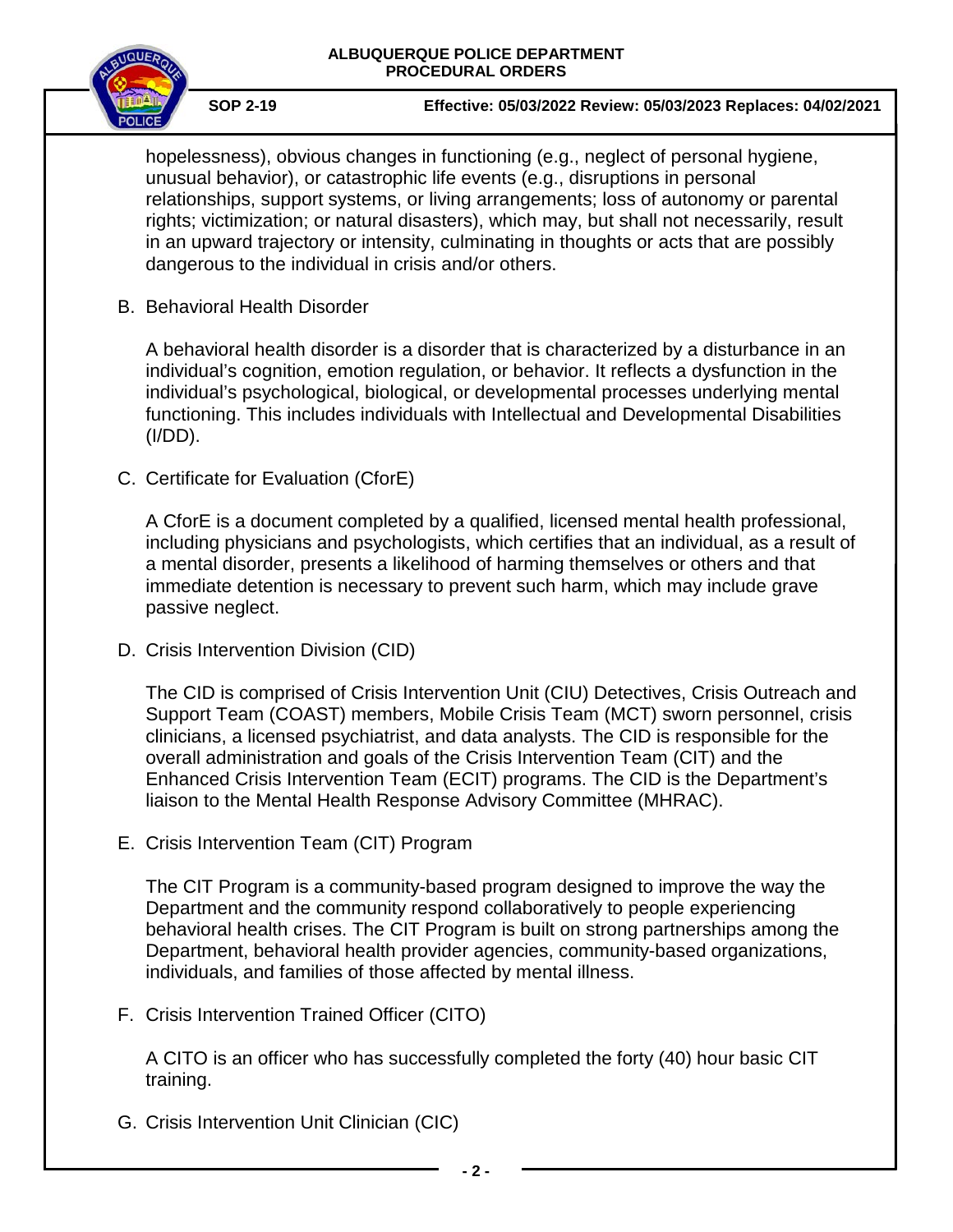

 **SOP 2-19 Effective: 05/03/2022 Review: 05/03/2023 Replaces: 04/02/2021**

Clinicians who are qualified mental health professionals who provide evaluations, complete general psychological assessments, assist in crisis intervention, conduct dangerousness assessments, assist with safety planning, and make referrals for individuals in the community living with behavioral health issues who interact with the Department personnel.

H. Crisis Outreach and Support Team (COAST)

COAST is staffed by resource specialists and supervised by a Department sergeant. COAST enhances the CIT Program by providing crisis intervention, facilitating access to mental health services, and education, and other community-based services. COAST also performs case follow-up in order to connect individuals in need with service providers.

I. De-escalate

De-escalation is an attempt to calm a situation or to prevent a situation from escalating into a physical confrontation or injury, by using verbal and non-verbal techniques, including active listening skills, calming tone of voice, announcement of actions, body posture, personal space, eye contact, empathy, and compassion to promote safety for both sworn personnel and members of the public.

J. Disengagement

Disengagement is a decision, approved by the sergeant and on-duty lieutenant, to discontinue contact after attempts to engage with an individual in a behavioral health crisis after determining the individual is not a threat to others and that further interaction with the individual shall result in an undue safety risk to the individual, sworn personnel, and the public. This determination shall be evaluated by the totality of the situation and the information available to sworn personnel and supervisors on the scene.

K. Enhanced Crisis Intervention Team (ECIT)

The ECIT is comprised of specially-trained, uniformed sworn personnel who function as specialists to respond to calls involving individuals affected by behavioral health disorders or experiencing behavioral health crises.

L. Grave Passive Neglect

The failure to provide for basic personal or medical needs or for one's own safety to such an extent that it is more likely than not that serious bodily harm shall result in the near future.

M. Mobile Crisis Team (MCT)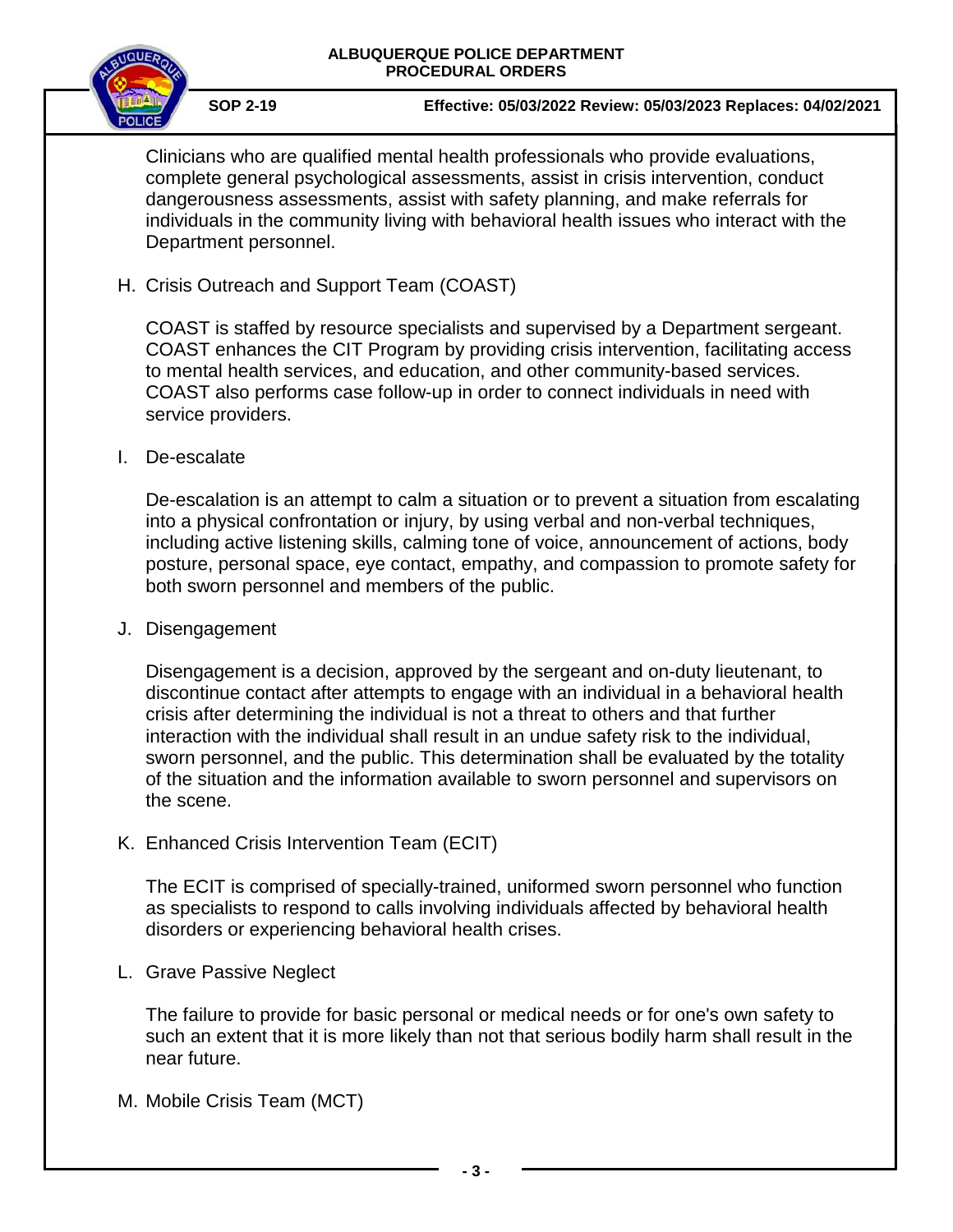

 **SOP 2-19 Effective: 05/03/2022 Review: 05/03/2023 Replaces: 04/02/2021**

The MCT is a two-person unit comprised of one (1) licensed mental health professional and one (1) ECIT officer who jointly respond to calls with a behavioral health component. It provides immediate behavioral health services once the scene is secure. MCTs are trained to complement the ECIT and CIU.

N. Non-Engagement

Non-engagement is the decision approved by a sergeant and an on-duty lieutenant to avoid contacting an individual in a behavioral health crisis, who is not a threat to others, and with whom further interaction may result in an undue safety risk to the individual, sworn personnel, and the public. The sergeant shall notify the on-duty lieutenant when this decision is made. Sworn personnel shall make this determination by evaluating the totality of the situation and the information available on the scene.

O. Qualified Mental Health Professional

A physician, psychologist, or qualified mental health professional is a licensed, independent social worker, a licensed professional clinical mental health counselor, a marriage and family therapist, a certified nurse practitioner, or a clinical nurse specialist with a specialty in mental health, who is qualified to work with individuals having behavioral health crises or disorders.

#### **2-19-4 Recognizing Behavioral Health Disorders 6**

- A. When responding to an incident, sworn personnel shall consider whether the individual with whom sworn personnel are interacting may be in a behavioral health crisis.
- B. Only a trained mental health professional can diagnose behavioral health issues, psychiatric disorders, or illness. Department personnel, sworn personnel, and Emergency Communications Center (ECC) personnel cannot and shall not diagnose an individual's mental health condition. However, they must apply their training to recognize behaviors and signs that indicate the individual may be affected by a behavioral health disorder or is in a behavioral health crisis and adapt police responses accordingly.
- C. Department personnel, sworn personnel, and ECC employees should consider that someone may be in behavioral health crisis due to behavioral disorders or distress, impairment from alcohol or psychoactive drugs, or may have a hearing impairment, deafness, dementia, autism, or physical injury, and tailor their response accordingly.
- D. An ECC employee shall apply their training and experience to identify calls that indicate the individual may be affected by a behavioral health disorder or a behavioral health crisis, and, if so, shall dispatch an ECIT officer or MCT, when appropriate and available.
- E. If ECC employees receive a call indicating an individual may be in a behavioral health crisis, ECC employees shall determine whether it would be beneficial to transfer the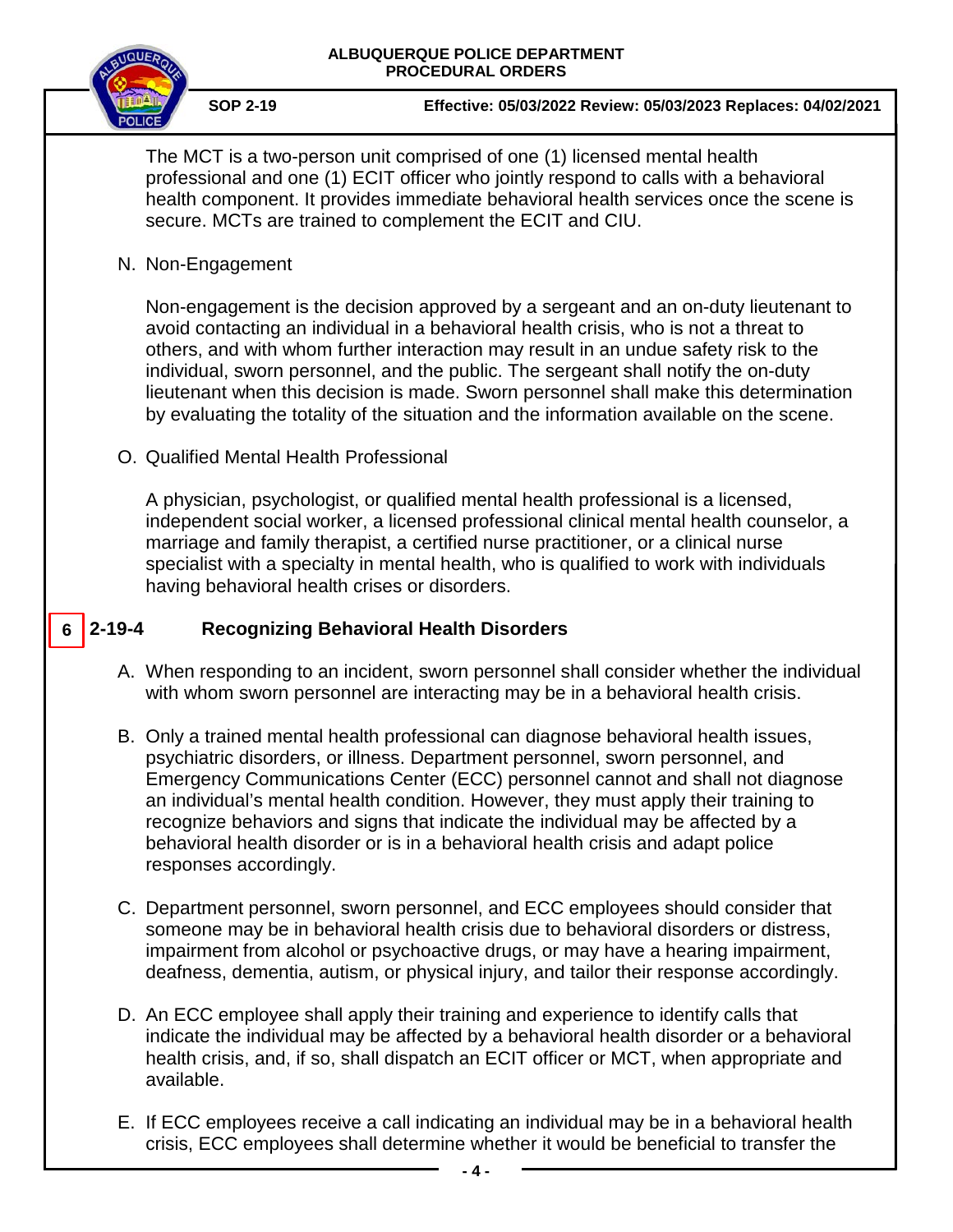

**6**

 **SOP 2-19 Effective: 05/03/2022 Review: 05/03/2023 Replaces: 04/02/2021**

call to the New Mexico Crisis and Access Line. If so, ECC shall call 1-855-NMCRISIS (855-622-7474) and collaborate with the Crisis Line personnel to take responsibility for the call if appropriate and available.

1. ECC personnel should also consider using Albuquerque Community Safety Department responders for non-violent behavioral health situations when available.

## **2-19-5 Assessing Risk**

- A. Most people affected by a behavioral health disorder or who are in behavioral health crisis are not dangerous, although some may present dangerous behavior under certain circumstances or conditions. Sworn personnel should assess whether someone may be a danger to themselves, the officer, or others, by considering the following:
	- 1. The individual's access to weapons;
	- 2. The individual's statements, conduct, or inferences that suggest the individual shall commit a violent or dangerous act;
	- 3. The individual's history, which may be known to the Department, the officer, family, friends, and neighbors. Indications that the individual lacks self-control, including a lack of physical and psychological control over rage, anger, fright, or agitation are important considerations. An individual's public social media accounts may also provide important information to assist in response;
	- 4. Signs of lack of self-control, which may include extreme agitation, inability to sit still, clear difficulty communicating effectively, and/or rambling incoherent thoughts and speech. Clutching oneself or other objects to maintain control, or moving very rapidly may also suggest that the individual is lacking self-control; and
	- 5. The volatility of the environment. Agitators who may upset the individual, create a combustible environment, or incite violence should be carefully noted and controlled.
- B. Individuals affected by a behavioral health disorder or crisis may rapidly change their conduct or demeanor from calm and responsive to physically active and agitated or non-responsive. This behavior change may result from an external trigger, such as an officer who states, "I have to handcuff you now," or from internal stimuli, such as delusions or hallucinations. Changes in an individual's demeanor or conduct do not mean they shall become violent or threatening; however, sworn personnel should observe and be prepared at all times for a rapid change in behavior.

#### **6 2-19-6 Response**

A. When responding to an individual experiencing a behavioral health crisis, sworn personnel shall request the assistance of an ECIT officer or MCT, when available.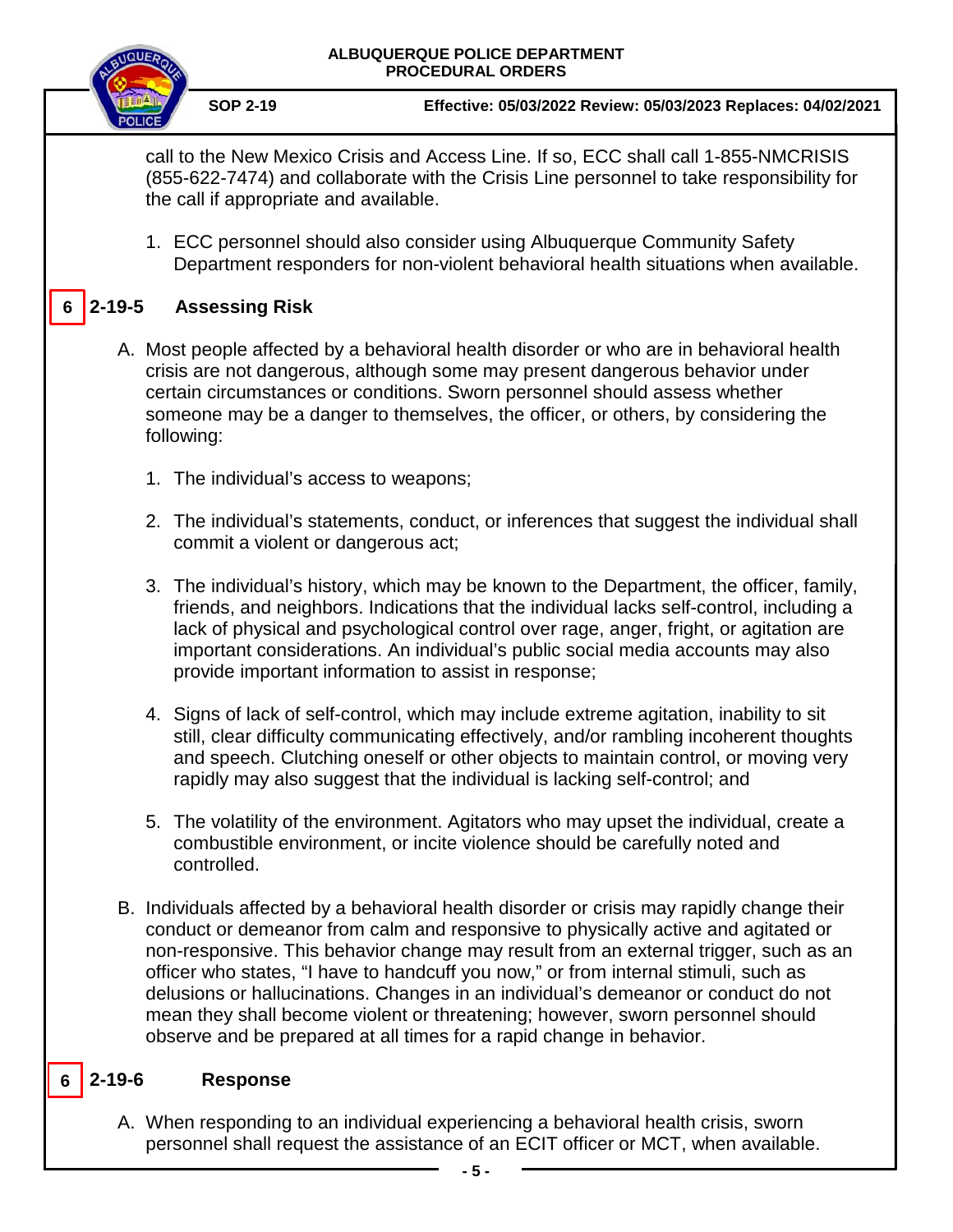

- B. When feasible, sworn personnel shall attempt to de-escalate and calm the situation until a supervisor, an ECIT officer, a CIU detective, or MCT arrives to control the scene and direct operations.
- C. If an ECIT, MCT, or CIU detective is not present, on-scene sworn personnel shall attempt to de-escalate the situation until an officer with a higher level of training arrives, when needed. If a supervisor assumes responsibility for a scene, they must seek input from an ECIT, MCT, or CIU detective in situations where it is practical to do so.
	- 1. When on scene, ECIT sworn personnel, MCT, or CIU detectives shall take the lead in interacting with individuals in a behavioral health crisis. If a supervisor has assumed responsibility for the scene, the supervisor shall seek input from ECIT, MCT or CIU on strategies for de-escalating, calming and resolving the crisis, when the situation allows such consultation safely. Supervisors are encouraged to become ECIT trained in order to better evaluate the ECIT sworn personnel they oversee or assist in situations where an ECIT officer is unavailable.
	- 2. When feasible, the responding officer shall request a backup officer whenever the individual shall be taken into custody (either for booking or for an emergency mental health evaluation). When making the request, the officer should specify an ECIT officer as a backup, unless the requesting officer is an ECIT officer.
	- 3. Sworn personnel should take steps to calm the situation. When feasible, eliminate emergency lights and sirens, and assume a quiet, non-threatening tone and manner while approaching or conversing with the individual. When possible, avoid physical contact and take time to assess the situation. Sworn personnel should operate with the understanding that, in most cases, time and distance are allies, and there is no need to rush or force the situation.
	- 4. When feasible, sworn personnel should move slowly in order to not excite or agitate the individual; provide reassurance that the police are on-scene to help; and offer appropriate care, assistance, and resources to the individual.
	- 5. Sworn personnel shall communicate clearly and calmly. Sworn personnel should make every effort to speak slowly and use a low tone of voice. Sworn personnel should express concern for the individual's feelings, and allow the individual to share feelings without expressing judgment.
	- 6. When feasible, sworn personnel should gather information from acquaintances, family members, or in emergency situations, the individual's behavioral health provider, if known. Sworn personnel should attempt to understand the nature of the crisis the individual is experiencing and try to learn what has helped de-escalate the individual in similar situations in the past. Request the assistance of the MCT, if available to assist, when ECIT sworn personnel are unable to make progress in de-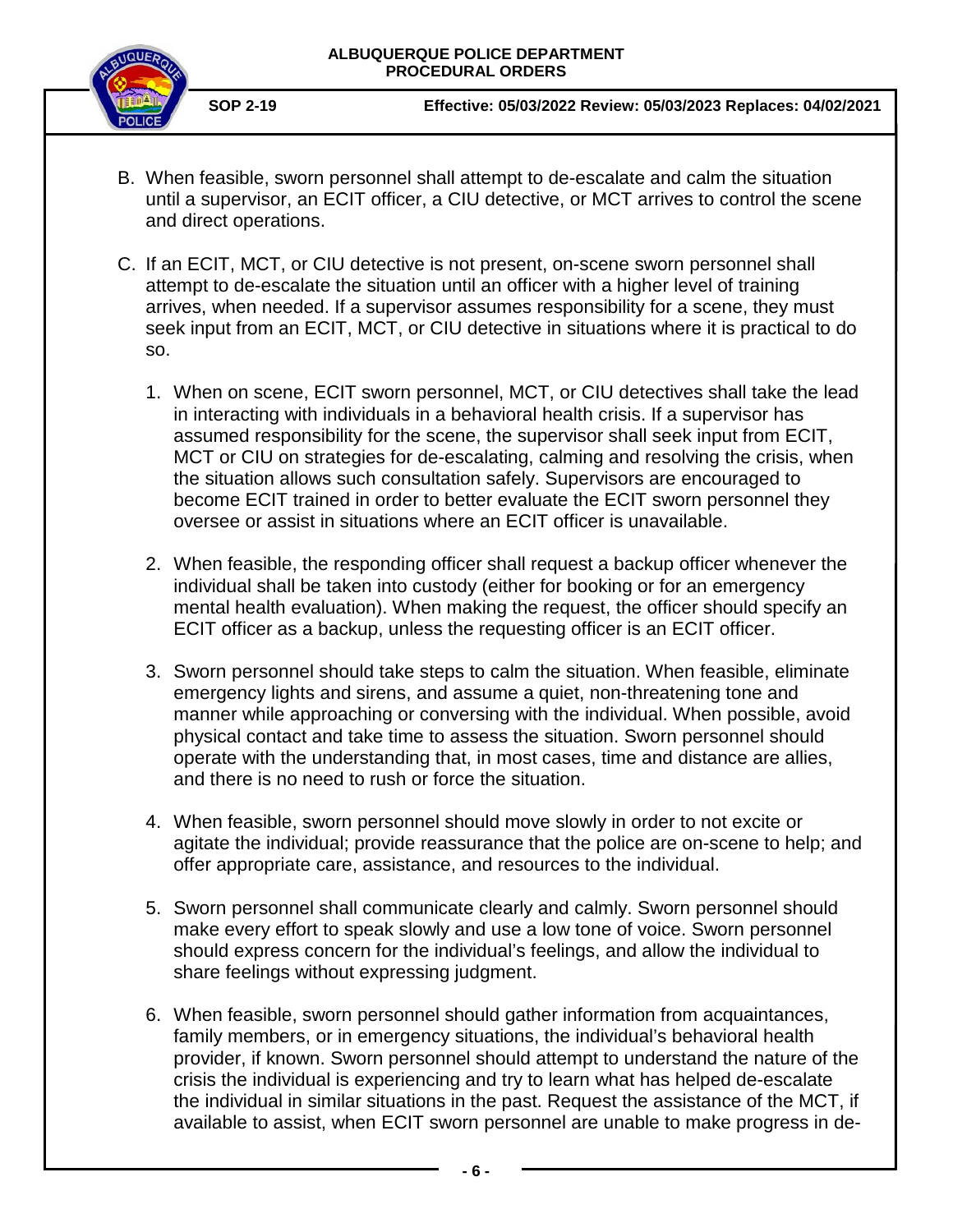

 **SOP 2-19 Effective: 05/03/2022 Review: 05/03/2023 Replaces: 04/02/2021**

escalating the situation and the scene is safe for a clinician to engage with the individual.

- 7. Sworn personnel should not threaten the individual with arrest or physical harm, as this may create additional fear, stress, and potential aggression.
- 8. Sworn personnel should avoid topics that seem to agitate the individual, and guide the conversation away from topics that cause stress or agitation and towards topics that seem to ease the situation.
- 9. Sworn personnel should always be truthful. If the individual senses deception, they may withdraw in distrust, become hypersensitive, or retaliate in anger. If an individual is experiencing delusions and/or hallucinations and asks the officer to validate them, statements such as, "I am not seeing what you are seeing, but I believe that you are seeing them," are recommended. Validating and/or participating in the individual's delusion or hallucination is not advised.
- 10. Sworn personnel should offer to connect individuals to mental health service agencies or provide transportation to the hospital.
- D. Sworn personnel shall complete a CIT Contact Sheet in the Department's records management system for any interaction with an individual who is experiencing a behavioral health crisis, regardless of the call type or reason for the interaction.
- E. Sworn personnel shall complete a report noting the following actions or decisions when responding to a behavioral health call when:
	- 1. Charges were filed against an individual;
	- 2. Sworn personnel have handcuffed or detained an individual for any reason, include the officer's justification for use of handcuffs or detention;
	- 3. An officer employs the tactics of non-engagement or disengagement. Include the names of both the sergeant and lieutenant who authorized the tactic in the report;
	- 4. Sworn personnel are detaining an individual for a mental health evaluation, and the individual's detention and transport are involuntary, consistent with this SOP and NMSA 1978, § 43-1-10, regardless of whether the individual is transported by ambulance or the officer;
	- 5. An officer transports an individual for a mental health evaluation in their vehicle;
	- 6. Sworn personnel make a referral to the Crisis Intervention Unit for possible follow up;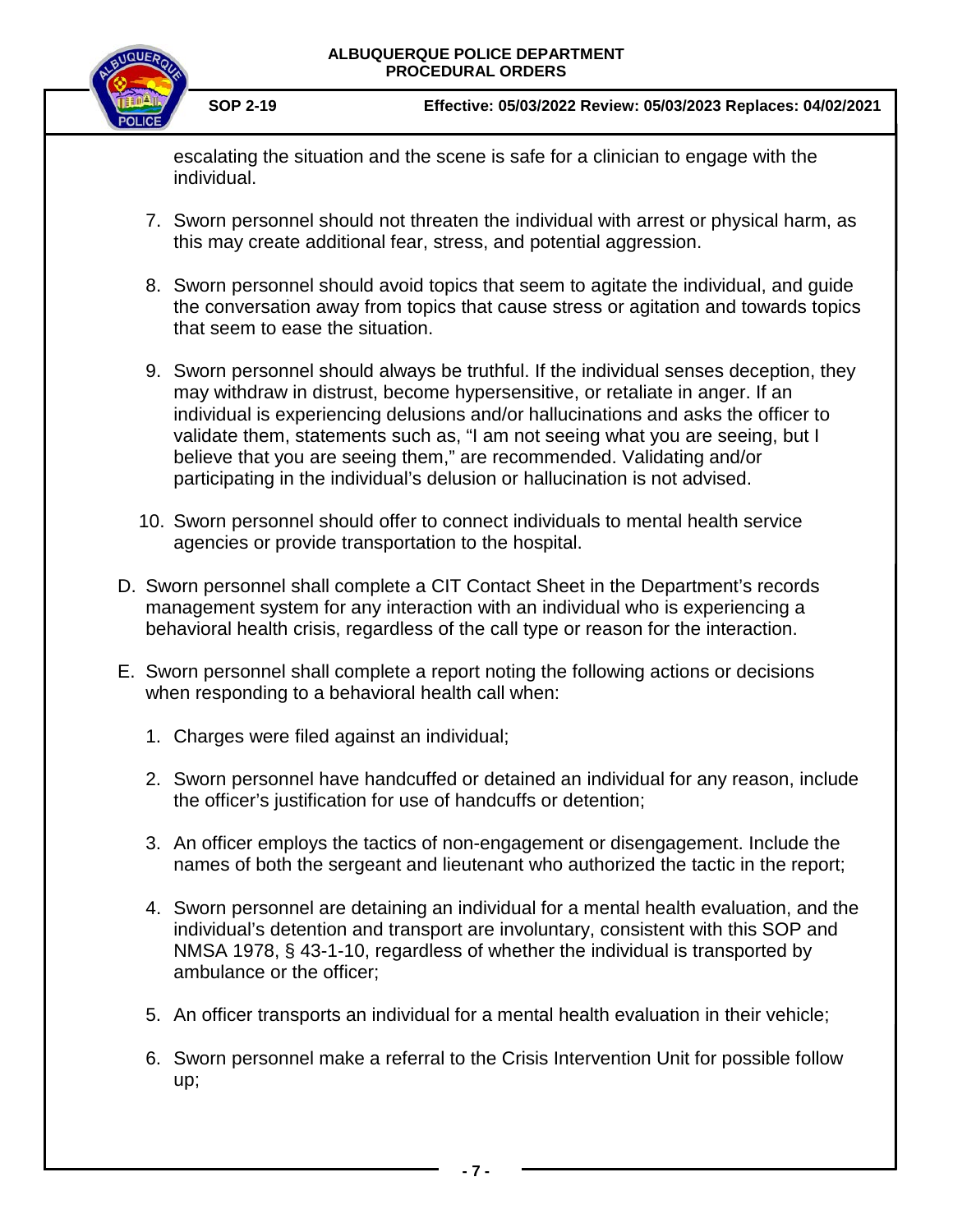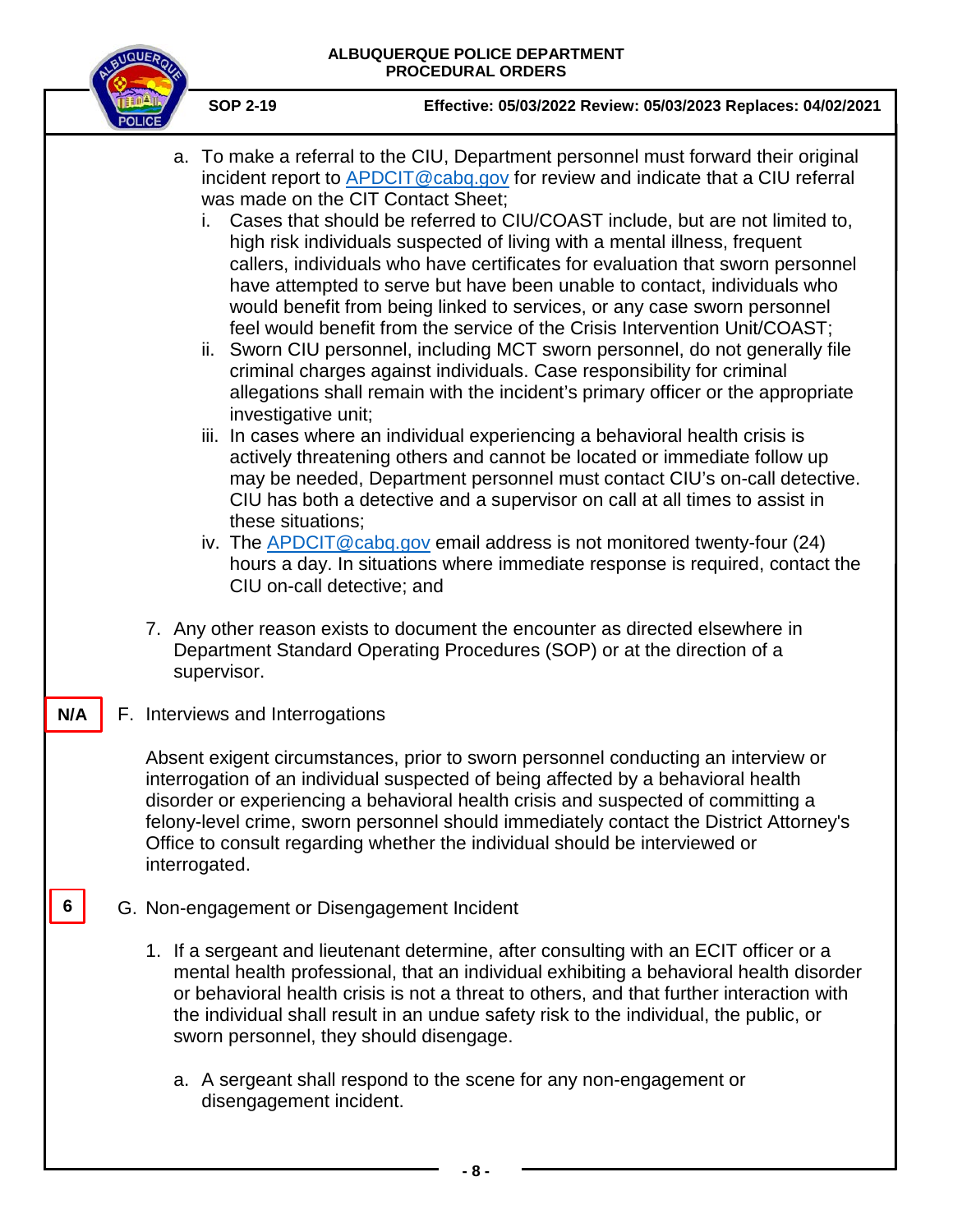

 **SOP 2-19 Effective: 05/03/2022 Review: 05/03/2023 Replaces: 04/02/2021**

- b. A lieutenant may approve sworn personnel not engaging or disengaging with the individual over the telephone, or the lieutenant may approve sworn personnel to respond in person.
- 2. After a non-engagement or disengagement incident, a sergeant shall email a completed Uniform Incident Report and a CIT Contact Sheet to APDCIT@cabq.gov, documenting the following elements:
	- a. Details of the call;
	- b. Reasons for disengagement;
	- c. Actions taken to de-escalate the situation;
	- d. Actions taken to promote safety;
	- e. Follow-up plans and referrals made; and
	- f. If required, a hazard on the address through the ECC .
- 3. If the individual is barricaded, the sworn personnel shall follow the additional procedures set forth in SOP Hostage Situations, Barricaded Individuals, and Tactical Threat Assessment.
- 4. In limited circumstances, sworn personnel may be aware of the identity and behavior of an individual before making contact. This information may indicate that the individual is not currently a threat to others, there is no alleged criminal activity, and that contact with law enforcement would not be helpful but only serve to escalate the situation. In these circumstances, a supervisor may approve nonengagement. The supervisor shall report non-engagement decisions to a lieutenant. Non-engagement decisions shall be documented in the same manner as disengagement with the word "non-engagement" placed in the offense/incident summary line of the report and a CIT Contact Sheet.
- 5. If the individual makes additional calls to the ECC during the responding officer's same shift, after they have used non-engagement or disengagement techniques, sergeants and lieutenants shall coordinate with ECC supervisors to dispatch sworn personnel to the additional calls for service. Except for new allegations of criminal activity or a clear and convincing willingness on the part of the individual to cooperate with responding sworn personnel, sworn personnel shall not be dispatched to most of the additional calls for service.
- 6. Nothing in this section shall prohibit sworn personnel from using discretion in onsite activity.

### **2-19-7 Diversion from Jail**

- A. Department personnel may divert individuals with behavioral health disorders or who are in behavioral health crisis from jail through the following measures: **N/A**
	- 1. When an individual's criminal behavior appears to stem from a behavioral health disorder and he or she would be better served in a treatment location rather than in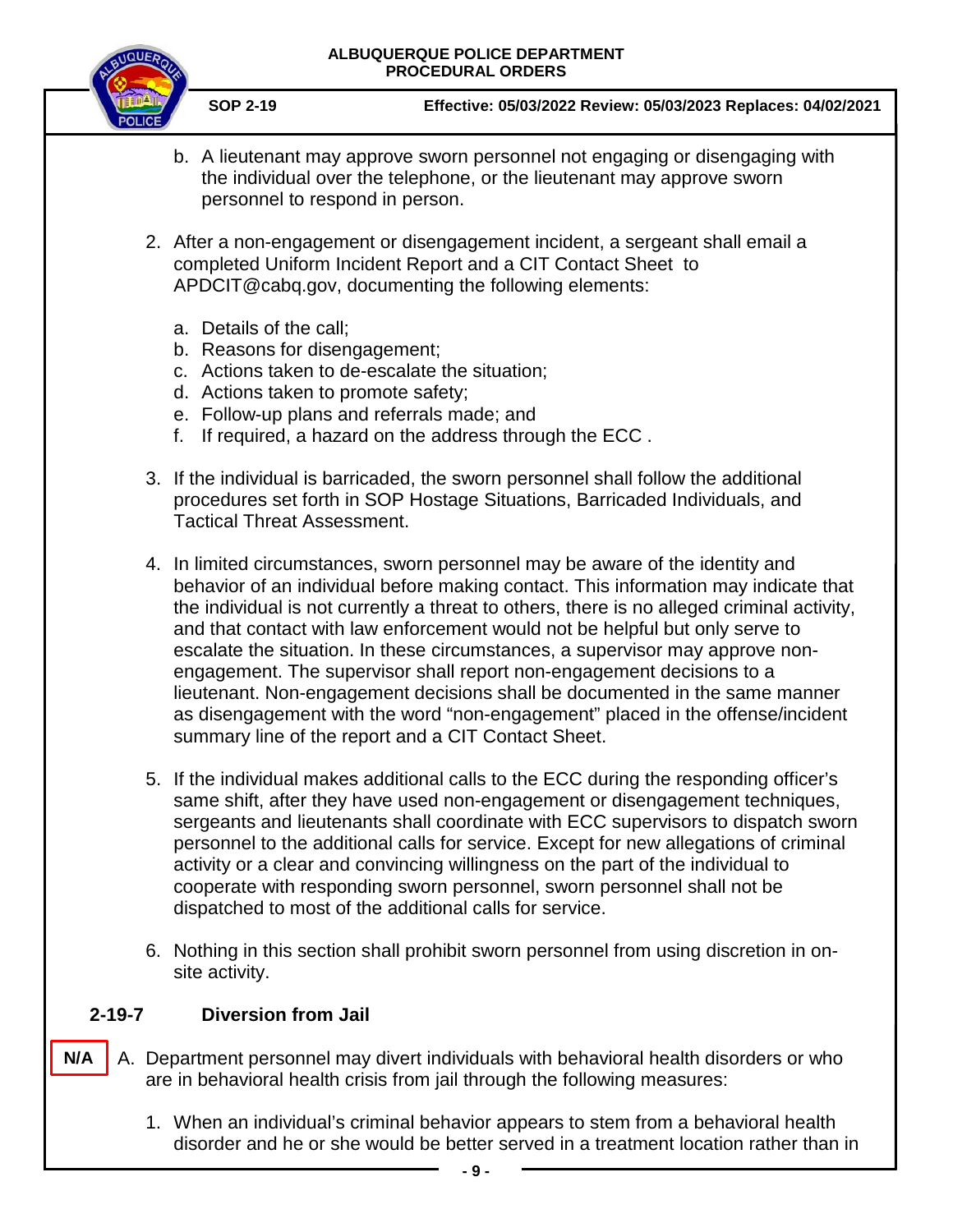|   |  | ALBUQUERQUE POLICE DEPARTMENT<br><b>PROCEDURAL ORDERS</b>                                                                                                                                                                                                                                                                                                                                                                                                                                                                                                                                                                                                                                                                                                                                                                                                                                                                |
|---|--|--------------------------------------------------------------------------------------------------------------------------------------------------------------------------------------------------------------------------------------------------------------------------------------------------------------------------------------------------------------------------------------------------------------------------------------------------------------------------------------------------------------------------------------------------------------------------------------------------------------------------------------------------------------------------------------------------------------------------------------------------------------------------------------------------------------------------------------------------------------------------------------------------------------------------|
|   |  | <b>SOP 2-19</b><br>Effective: 05/03/2022 Review: 05/03/2023 Replaces: 04/02/2021                                                                                                                                                                                                                                                                                                                                                                                                                                                                                                                                                                                                                                                                                                                                                                                                                                         |
|   |  | a criminal justice setting, sworn personnel should use jail diversion instead of<br>making an arrest. This process applies only to misdemeanor and non-violent felony<br>cases. When possible and allowed by SOP, those individuals may be better served<br>by jail diversion; in those circumstances, sworn personnel should consider the<br>following:                                                                                                                                                                                                                                                                                                                                                                                                                                                                                                                                                                 |
|   |  | a. Issuing a verbal warning;<br>b. Issuing a citation;<br>c. Giving a summons for misdemeanors or submitting a non-violent felony case to                                                                                                                                                                                                                                                                                                                                                                                                                                                                                                                                                                                                                                                                                                                                                                                |
|   |  | the District Attorney;<br>d. Transporting the individual to a mental health provider either voluntarily or<br>involuntarily pursuant to NMSA 1978, § 43-1-10; or                                                                                                                                                                                                                                                                                                                                                                                                                                                                                                                                                                                                                                                                                                                                                         |
|   |  | e. Disengagement: A supervisor shall notify the on-duty lieutenant of the situation<br>and obtain their authorization for disengagement.                                                                                                                                                                                                                                                                                                                                                                                                                                                                                                                                                                                                                                                                                                                                                                                 |
| 6 |  | 2. If an individual is intoxicated to the point that they no longer have control of their<br>faculties, the officer should request an evaluation by emergency medical services.                                                                                                                                                                                                                                                                                                                                                                                                                                                                                                                                                                                                                                                                                                                                          |
|   |  | 3. Jail diversion through the issuance of a citation or summons, or submission of a<br>case to the District Attorney, is subject to an officer's discretion and is typically<br>appropriate unless:                                                                                                                                                                                                                                                                                                                                                                                                                                                                                                                                                                                                                                                                                                                      |
|   |  | a. Jail diversion is not appropriate for violent felonies. When sworn personnel have<br>established probable cause exists to believe an individual has committed a<br>violent felony, an arrest shall be made;<br>b. The individual, subject to lawful arrest, fails to identify themselves satisfactorily;<br>c. The individual refuses to sign the citation;<br>d. Arrest or taking the individual into custody is necessary to prevent imminent<br>harm to others, or it is necessary to remove the individual from the scene of the<br>offense to ensure that no individual is injured; or<br>e. The individual has no ties to the jurisdiction reasonably sufficient to ensure their<br>appearance and there is a substantial likelihood that violators would refuse to<br>respond to the citation. The fact that an individual appears to be experiencing<br>homelessness is not a sufficient basis for an arrest. |
|   |  | 4. Jail Diversion Collaboration                                                                                                                                                                                                                                                                                                                                                                                                                                                                                                                                                                                                                                                                                                                                                                                                                                                                                          |
|   |  | a. CITO, ECIT, MCT, and CID personnel shall work with behavioral health care<br>providers within the community to deter the individual from future contact with<br>the criminal justice system.<br>CID shall meet with personnel from the University of New Mexico Hospital<br>(UNM), Presbyterian Kaseman Hospital, Albuquerque Health Care for the<br>Homeless, HopeWorks, New Mexico Solutions, and others as needed or<br>requested to ensure familiarization with diversionary goals.                                                                                                                                                                                                                                                                                                                                                                                                                               |

<sup>5.</sup> Sworn personnel shall testify at civil commitment proceedings to promote mental health resolution rather than criminal sanctions.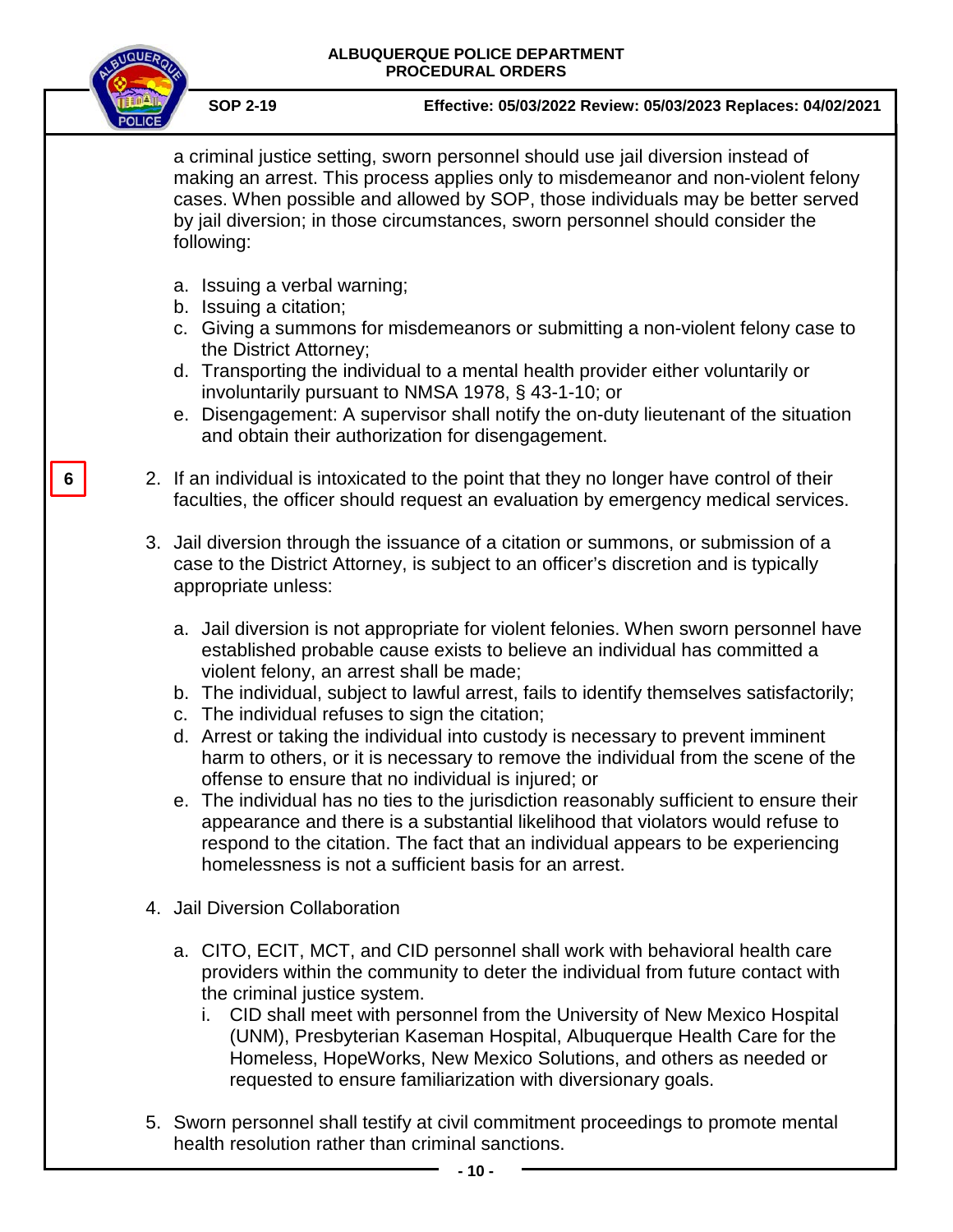

**7**

**6**

- a. CITO, ECIT, and MCT shall make referrals to CID and use COAST and/or CIU Clinicians, to reduce the likelihood of future behavioral health crises and thus reduce the possibility of contact with the criminal justice system by evaluating the situation and connecting to appropriate services available to individuals living with behavioral health disorders. 6. On active CIU cases, CIU Detectives may coordinate with the Pre-Trial Services diversionary unit in the court system to address the needs of the individuals with behavioral health disorders who were booked into the detention facility. 7. The primary officer shall retain case responsibility if a citation or summons is issued or a case is submitted to the District Attorney. CIU/COAST assists if the individual needs follow-up intervention. When charges have been filed and a specialty court could benefit the individual, sworn personnel are encouraged to send a copy of the report to Court Services. Sworn personnel should indicate that the individual may be a candidate for a specialty court, such as mental health court, veteran's court, or drug court in the report. 8. When the Law Enforcement Assisted Diversion (LEAD) Program is appropriate, sworn personnel are encouraged to divert individuals to LEAD. 9. If the individual is not appropriate for jail diversion, the officer should be sure to refer the individual to Psychiatric Services Unit (PSU) within the detention center by clicking the Psychiatric Services Unit Referral box on the pre-booking worksheet in TraCS. 10.Sworn personnel shall document the use of jail diversion on the CIT Contact Sheet for the call by selecting the jail diversion box on the contact sheet and choosing the jail diversion method used. **2-19-8 Mobile Crisis Teams** A. Mobile Crisis Teams (MCT) 1. The Mobile Crisis Teams' goal is to employ de-escalation techniques and safety assessments to defuse the crisis and maintain the individual in the community whenever possible, reducing the risk of arrests as a result of mental illness, limiting emergency room visits, eliminating costly ambulance transports, and eliminating any excessive usage of resources. 2. The MCTs are composed of one ECIT Officer from either the Department or the Bernalillo County Sheriff's Office, and one independently licensed clinician. This team is governed by this policy and guided by a contract between the City of Albuquerque and the County of Bernalillo. **N/A**
	- 3. Mobile Crisis Teams (MCT) Responsibilities: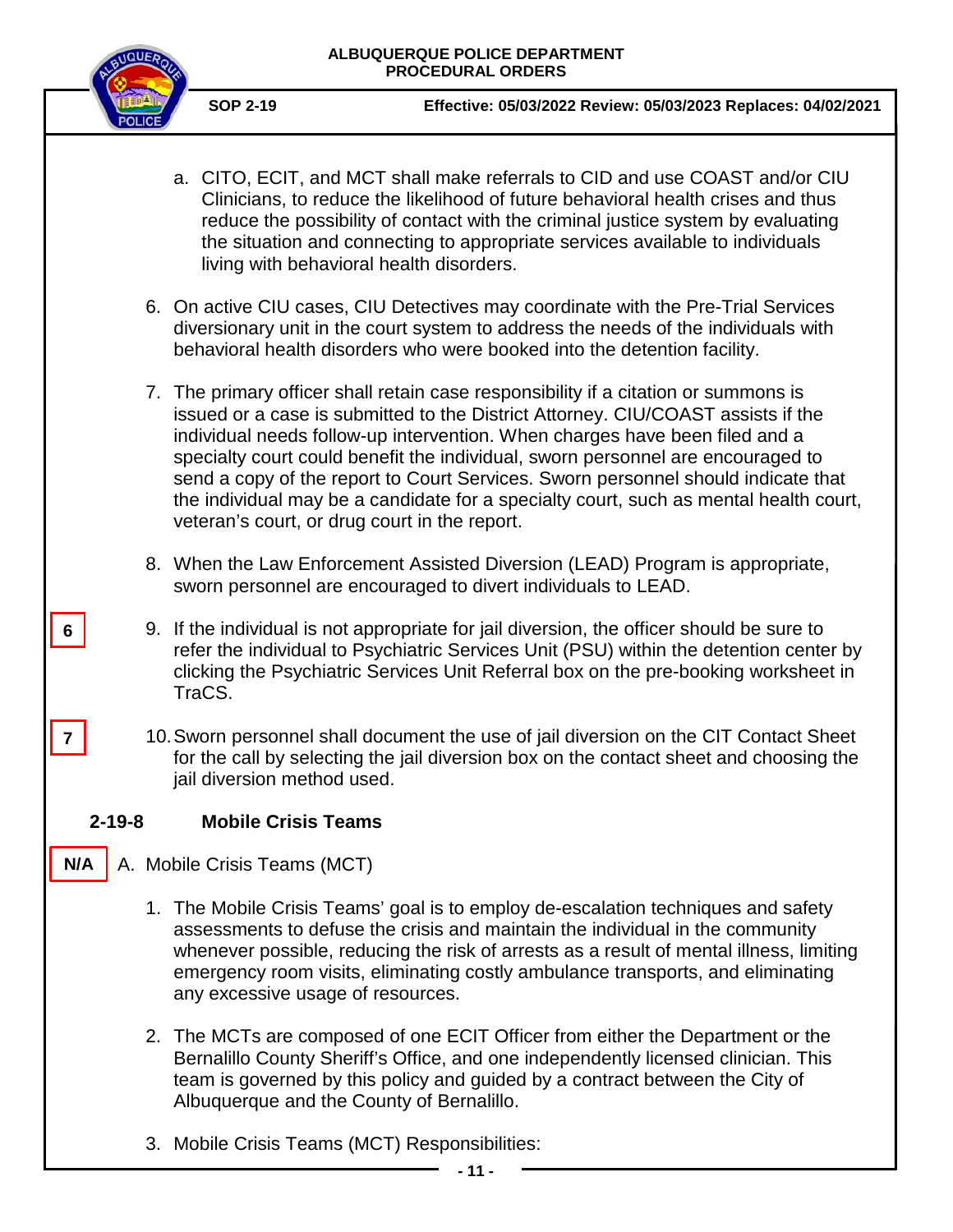**SOP 2-19 Effective: 05/03/2022 Review: 05/03/2023 Replaces: 04/02/2021**

- a. Respond to high priority calls with a behavioral health component, City- and county-wide when available;
- b. Serve as a resource for consultation by the Field Services Bureau (FSB);
- c. Assess individuals for risk to self or others, taking appropriate actions if an individual affected by a behavioral health disorder or in behavioral health crisis puts another's safety at risk;
- d. Assess escalating behavior or erratic conduct. An individual may not currently pose a risk to themselves or anyone else's safety; however, they may be displaying behavior that causes increasing alarm to others through physical actions, threats, or property damage. The behavior may result in increased risk to self or others, including sworn personnel; and
- e. Ensure law enforcement sworn personnel always proceed first and make sure the scene is safe for an MCT clinician to interact with the identified individual in need. MCT is a specialized response unit and it is discouraged from separating the clinician from the officer.
	- i. The Department ECIT officer assigned to MCT reports to the CID.
- 4. Dispatch and Calls

**6**

- a. MCT personnel should only be used for behavioral health-related calls. When criminal allegations arise from a call originally identified as a behavioral healthrelated call, the MCT shall contact the ECC and request the dispatch of sworn personnel, who shall assume case responsibility. Examples of MCT-appropriate call types include, but are not limited to:
	- i. Suicidal individuals who have either attempted or are threatening self-harm;
	- ii. Welfare checks where there is a behavioral health component or history, including grave passive neglect;
	- iii. Any call where a behavioral health issue is a driving factor in an individual's behavior;
	- iv. Any call involving an individual on the CIU's caseload either currently or in the past; and
	- v. Personnel may always phone MCT in situations where a clinician's assessment may be helpful for advice and possible response.
- b. All MCT personnel responses shall begin from either a call from dispatch, a request from sworn personnel or a supervisor on scene, or MCT initiated interactions where it has been determined that the individual in question is experiencing a behavioral health crisis.
- c. ECC personnel are to use training and this SOP to contact the MCT upon receiving a behavioral health call. Sworn personnel shall use their best judgment to determine if and when an MCT is needed on the scene in order to de-escalate the individual and to provide acute crisis services.
- d. MCT personnel may respond at any point during a behavioral health call or at the request of sworn personnel or a supervisor already on scene. Individuals in crisis should be contacted by a minimum of two (2) sworn personnel, one of which could be the MCT officer. The MCT officer and clinician must not be left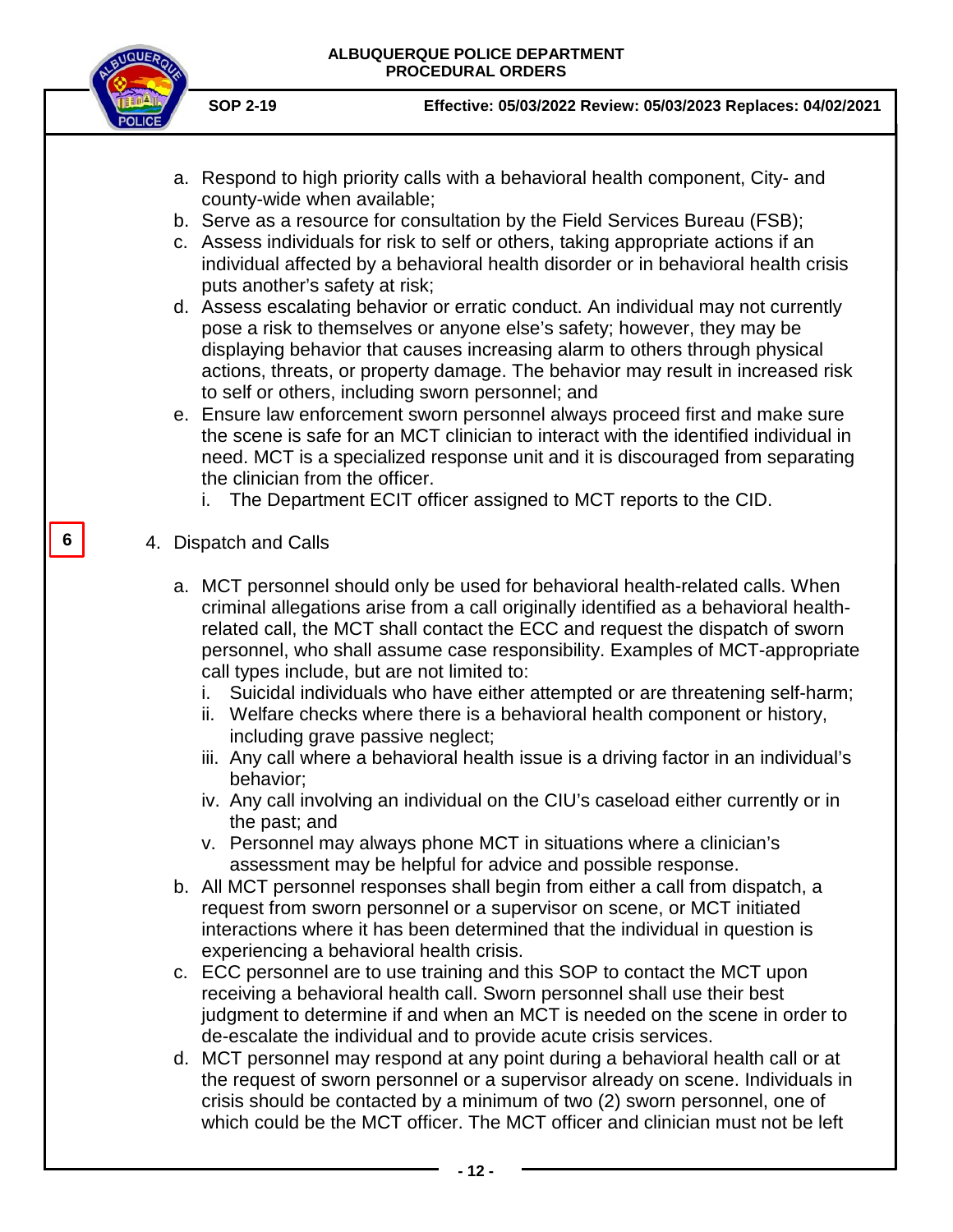

 **SOP 2-19 Effective: 05/03/2022 Review: 05/03/2023 Replaces: 04/02/2021**

alone on crisis calls until the individual is transported, when needed, or the scene is cleared.

- e. MCT personnel shall arrive on the scene in the officer's vehicle. If another officer is already on scene, the officer shall ensure the scene is safe before any MCT clinician interacts with the individual in question. Under no circumstance shall any MCT clinician engage or be asked to engage with an individual before the scene is safe.
- f. Once the scene is safe, the MCT clinician shall engage the individual in order to gain an understanding of the issue and work to provide acute crisis services and provide referrals if necessary.
- g. The MCT clinician and sworn personnel shall work together to provide swift and responsive service for all calls for which they have been dispatched to provide the services deemed necessary and appropriate.
- h. If MCT personnel are involved in a use of force, the appropriate area command supervisor shall be responsible for determining what level of force was used, and when appropriate based on the use of force policies, for conducting the initial investigation. (See SOP Use of Force). This also includes missed applications of force.
- i. The MCT clinician shall often be the highest behavioral health authority on scene. Sworn personnel and supervisors shall consider their advice and recommendations in determining how a situation should be resolved.
- 5. Referrals
	- a. In the event an individual needs a higher level of care, the MCT clinician may complete a certificate for evaluation. The MCT clinician shall consider using detoxification services in the event individuals are presenting as intoxicated.
	- b. If the MCT clinician believes further follow up is required, they shall submit a referral to the CIU.

## **2-19-9 People with Developmental Disabilities**

- A. Individuals with developmental disabilities may have a mental or physical impairment that creates difficulties in certain areas of life, especially language, mobility, learning, self-help, and independent living. These individuals are often limited in their ability to effectively communicate, interact with others, and make reasoned decisions on their own. **N/A**
	- 1. Common Traits
		- a. There are many forms of developmental disability. Many individuals have additional related, but distinct, disorders, such as Autism Spectrum Disorder, Down's Syndrome, Fetal Alcohol Spectrum disorders, Fragile X Syndrome, and Rett Syndrome. Although sworn personnel are not in a position to diagnose individuals with such disabilities, sworn personnel shall be alert to symptoms suggestive of such disorders. These include the following symptoms in various combinations and degrees of severity: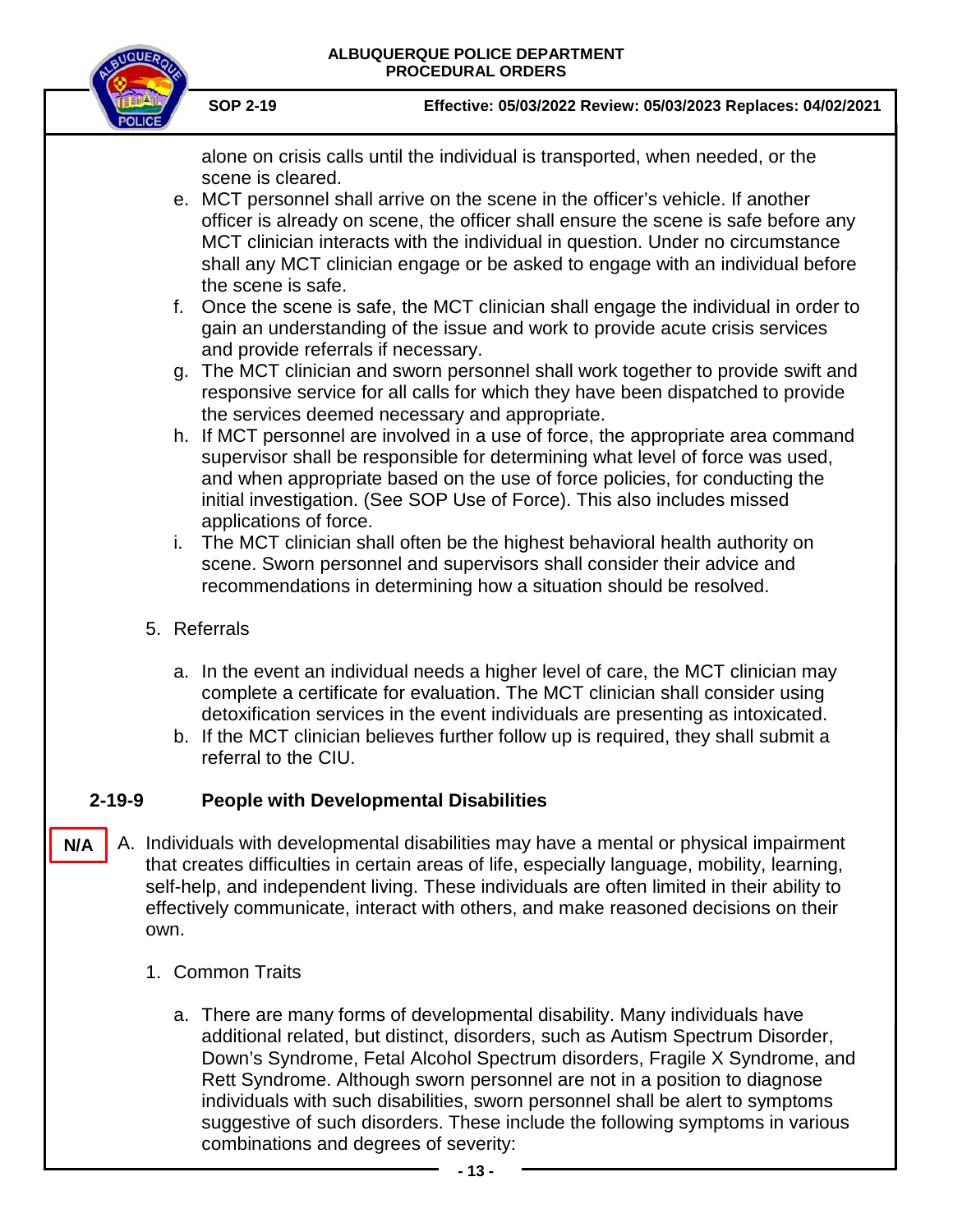

**7**

- i. Difficulty communicating and expressing oneself;
- ii. Communication by pointing or gestures rather than words;
- iii. Repetition of phrases or words;
- iv. Repetitive body movements, which may cause harm to themselves. Movements may include swaying, spinning, clapping hands, flailing arms, snapping fingers, biting wrists, or banging the head;
- v. Little or no eye contact;
- vi. Uneven gross or fine motor skills;
- vii. Unresponsiveness to verbal commands or the appearance of being deaf;
- viii.Aversion to touch, loud noise, bright lights, and commotion;
- ix. No fear of danger;
- x. Oversensitivity or lack of sensitivity to pain;
- xi. Self-injurious behavior;
- xii. Talking to themselves; and
- xiii.Chewing on things that are not edible.
- 2. Common Encounters
	- a. Sworn personnel may encounter individuals who have developmental disabilities in a variety of situations. Due to the nature of developmental disabilities, the following are some of the most common encountered:
		- i. Wandering;
		- ii. Seizures;
		- iii. Disturbances;
		- iv. Welfare checks; and
		- v. Encroachment on another individual's personal space.
- 3. Handling and De-escalating Encounters
	- a. Like anyone else, individuals with developmental disabilities may become upset, engage in tantrums or self-destructive behavior, or even sometimes become aggressive. Fear, frustration, and minor changes in their daily routines and surroundings may trigger erratic behavior among some individuals with developmental disabilities. Sworn personnel should take measures to prevent these reactions by de-escalating situations and attempting to calm the situation safely. These measures include the following:
		- i. Speak calmly;
		- ii. Do not shout;
		- iii. Do not unnecessarily touch the individual;
		- iv. Avoid commotion;
		- v. Keep animals away;
		- vi. Ask for personal identification;
		- vii. Call the contact individual, caregiver, or guardian;
		- viii.Be patient and prepare for a potentially long encounter;
		- ix. Repeat short, direct phrases in a calm voice;
		- x. Be attentive to sensory impairments and remove distractions when possible;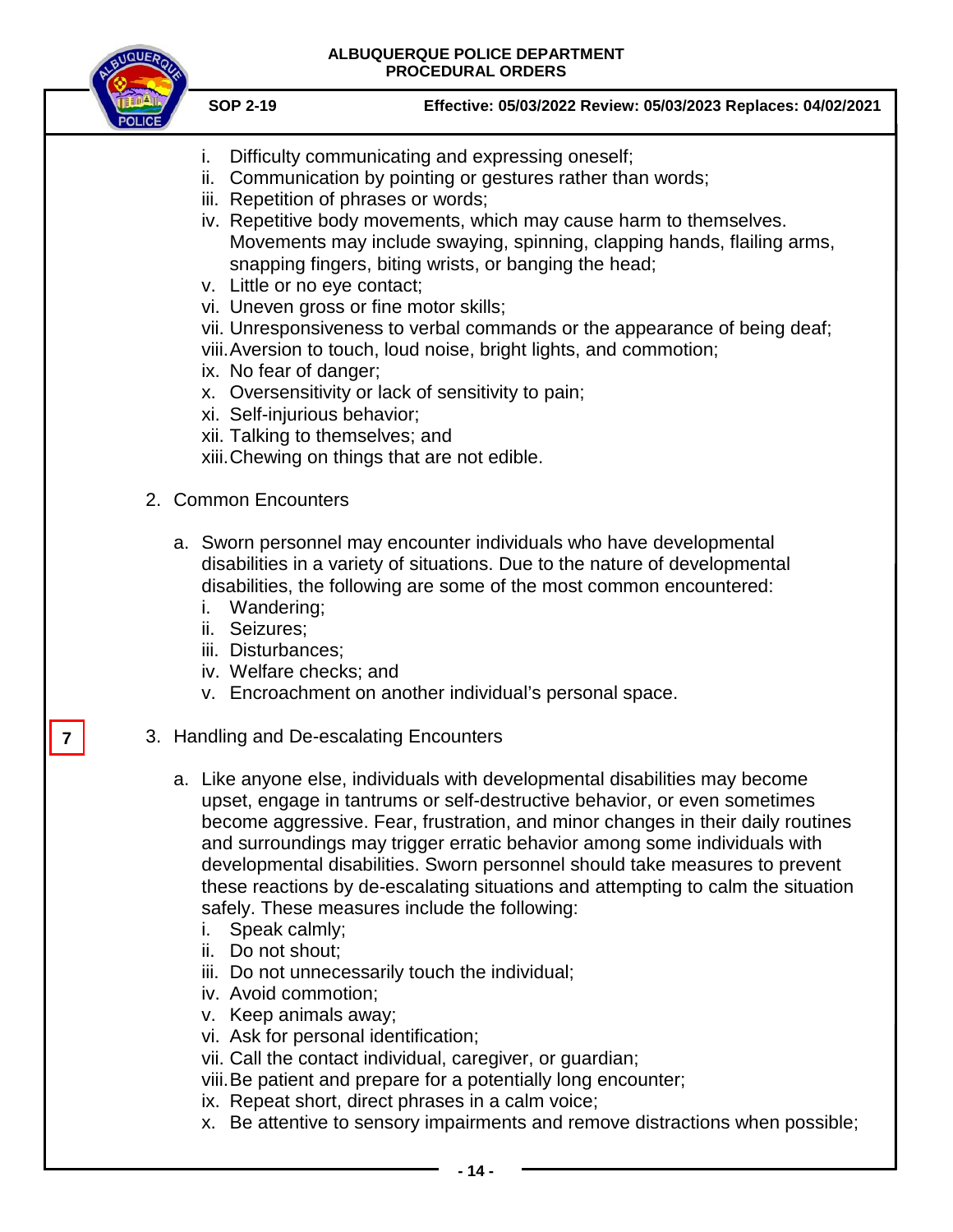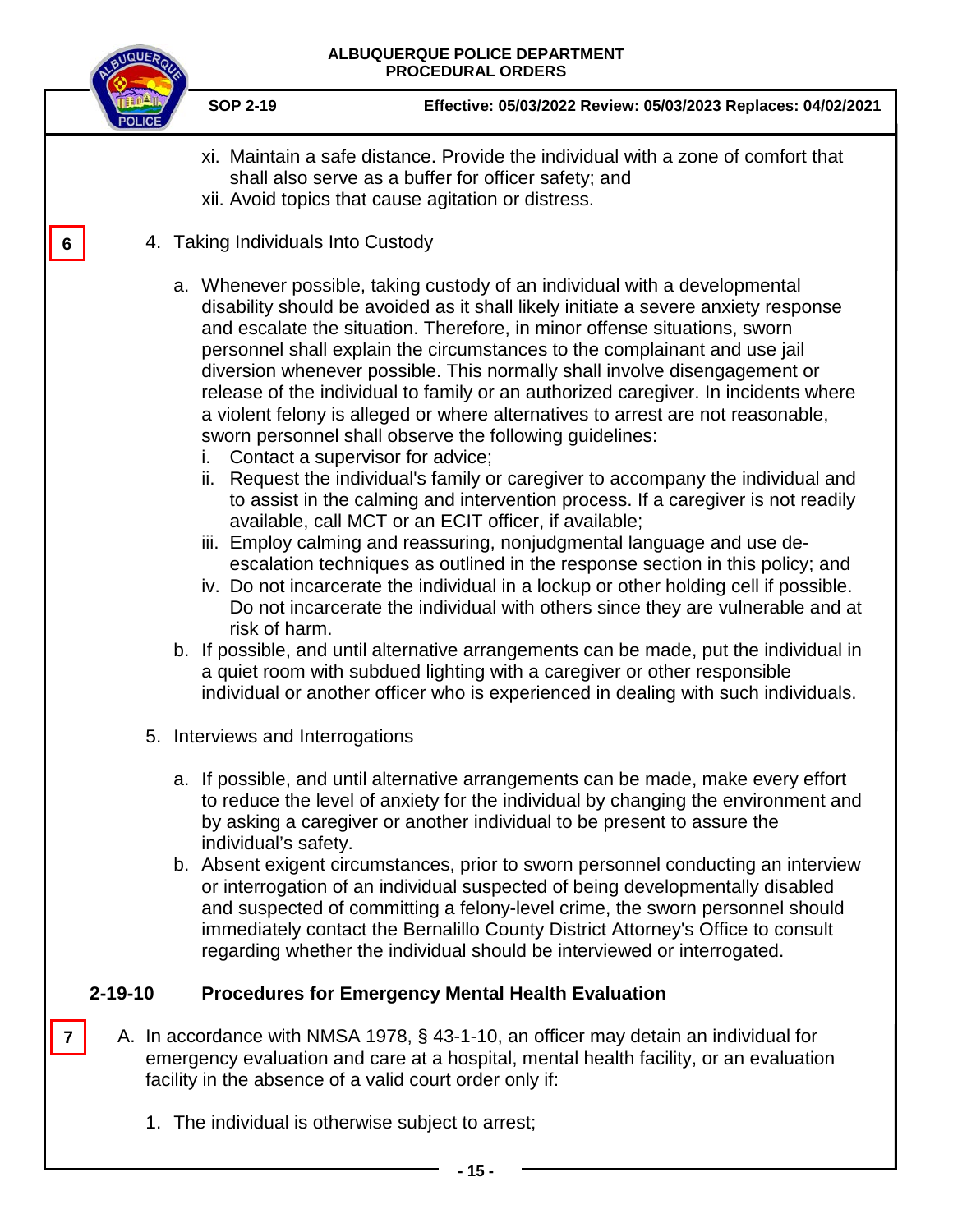**7**

**N/A**

- 2. The officer has reasonable grounds to believe the individual has just attempted suicide;
- 3. The officer, based on personal observation and investigation, has reasonable grounds to believe the individual, as a result of a mental disorder, presents a serious threat of harming themselves or others, including through grave passive neglect, and that immediate detention is necessary to prevent such harm; or
- 4. A licensed physician, certified psychologist, or a qualified mental health professional licensed for independent practice who is affiliated with a community mental health center or core service agency has certified that the individual, as a result of a mental disorder, presents a likelihood of committing serious harm to themselves or others, and that immediate detention is necessary. Certification shall constitute authority for the officer to transport the individual.
- B. If an individual meets the criteria for an emergency mental health evaluation, the officer shall attempt to transport the individual to a mental health facility. If possible, the officer shall ascertain the individual's health care provider information and assist in the transportation of the individual to the appropriate facilities:
	- 1. UNM Psychiatric Center (2600 Marble Ave NE);
	- 2. Any Presbyterian emergency department, including Presbyterian Kaseman Hospital (8300 Constitution Ave NE), Presbyterian Rust Medical Center (2400 Unser Blvd SE), or Presbyterian Hospital (1100 Central Ave SE);
	- 3. Lovelace Medical Center (601 Dr. Martin Luther King Jr. Ave NE); and
	- 4. Raymond G. Murphy Department of Veterans Affairs Medical Center (1501 San Pedro Dr SE, for qualifying former and current Armed Services members).
		- a. All facilities listed immediately above have care units for evaluating and treating individuals experiencing behavioral health emergencies. A complete list of area facilities that may evaluate individuals is available through ECC.
- C. Prior to transporting an individual for a mental health evaluation, including transportation of the individual by emergency medical services (EMS) personnel, sworn personnel shall conduct an inventory search of the individual to protect and safeguard the individual's property, to provide for the safety of the officer and others, and to protect the Department against claims or lawsuits for loss or destruction of private property. Department personnel shall notify the transported individual of the aforementioned intent of this search. **6**
	- 1. Sworn personnel shall ensure the individual's property is accounted for, consistent with the SOP Submission of Evidence, Confiscated Property, and Found Items (refer to SOP Submission of Evidence, Confiscated Property, and Found Items for sanction classifications and additional duties).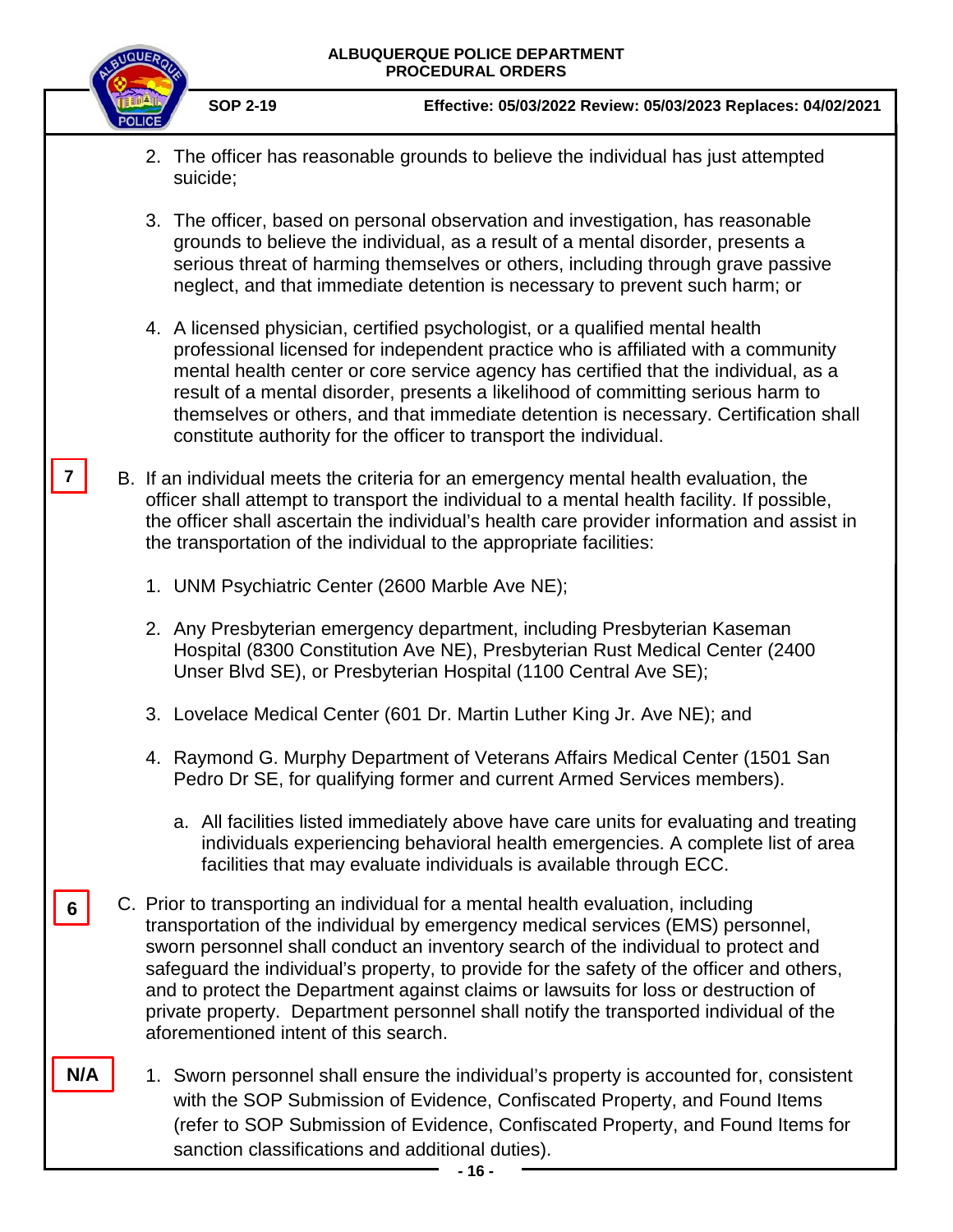

**6**

**6**

**6**

 **SOP 2-19 Effective: 05/03/2022 Review: 05/03/2023 Replaces: 04/02/2021**

- a. In most cases, an individual's personal property will be accepted by hospital intake staff upon arrival at the evaluating facility, to be returned to the transported individual upon discharge. In situations where property is not accepted by hospital intake staff, officers shall ensure that the property is submitted into the evidence system under the heading of safekeeping.
- 2. Narcotics, for personal use, discovered as a result of an inventory search prior to transport for a mental health evaluation shall not be used for criminal prosecution. The narcotic shall be submitted into evidence for destruction. If large amounts of narcotics are found, such as an amount of narcotics consistent with trafficking, during an inventory search of this type, sworn personnel are to contact the on call Assistant District Attorney for direction.
- D. When an individual is taken to a mental health facility, the officer shall ensure that the mental health staff has a detailed and accurate account of the incident surrounding the protective custody. The officer shall complete and sign an application for emergency hospitalization. If the individual is a juvenile, the officer shall also ensure that a parent or guardian is notified. **7**
	- E. If an individual is identified as dangerous to themselves or others, the officer shall guard the individual to protect the individual and others until the medical facility assumes responsibility for the individual. All Individuals identified as dangerous shall remain in restraints until hospital staff advises the officer that handcuffs can be safely removed. Sworn personnel should always consider recommendations made by hospital staff regarding restraint as the individual is checked in to a facility.
	- F. Whenever an individual is transported to a mental health facility, by an officer for any reason, a report shall be prepared by the primary officer documenting the transport, in addition to the required CIT Contact Sheet.
		- G. In the event an officer determines that an individual has a behavioral health disorder or is in behavioral health crisis but is not dangerous, the ECIT officer may request the assistance from a MCT, the individual's mental health provider, COAST, or CIU personnel if the individual would likely benefit from further crisis intervention, linkage to services, and/or education regarding services in the community.

#### **2-19-11 Transportation of Individuals Experiencing a Behavioral Health Crisis 7**

- A. In situations where an officer believes that a person would be more likely to comply, would be more comfortable due to a physical condition or disability, or requests an ambulance, sworn personnel shall request rescue to the scene to facilitate transport to a hospital for evaluation.
- B. In situations where a person is transported involuntarily, as outlined in Section 2-19- 10, but is taken by ambulance, the officer who mandated the transport will follow the